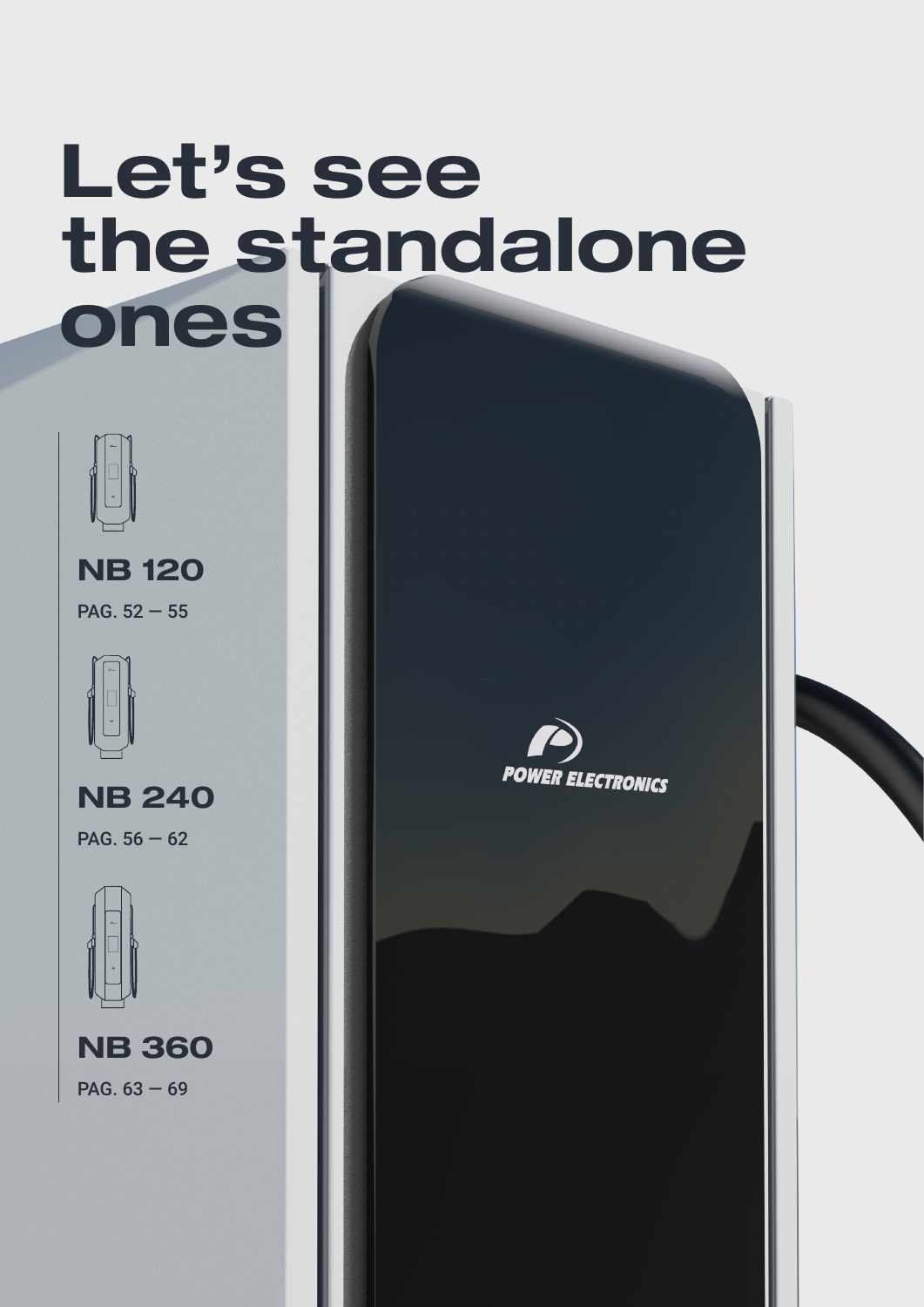



| <b>REFERENCE</b>                        |                                                  | <b>NB0600U</b><br><b>NB060SU</b>      | <b>NB0900U</b><br><b>NB090SU</b>                   | <b>NB1200U</b><br><b>NB120SU</b> |  |  |
|-----------------------------------------|--------------------------------------------------|---------------------------------------|----------------------------------------------------|----------------------------------|--|--|
|                                         | Maximum power [kW]                               | 60                                    | 90                                                 | 120                              |  |  |
|                                         | Voltage range [V]                                |                                       | $150 - 1000$ <sup>[1]</sup>                        |                                  |  |  |
|                                         | Available connectors                             |                                       | CCS-1, CHAdeMO                                     |                                  |  |  |
| <b>DC OUTPUT</b>                        | Maximum continuous current CCS [A]               |                                       | 200 (optionally, 300)                              |                                  |  |  |
|                                         | Peak current CCS [A] <sup>[2]</sup>              |                                       | 350                                                |                                  |  |  |
|                                         | Maximum current CHAdeMO [A]                      |                                       | 125                                                |                                  |  |  |
|                                         | Maximum number of EVs charging<br>simultaneously | 1                                     | 1                                                  | $\overline{2}$                   |  |  |
|                                         | Power [kVA]                                      | 63                                    | 95                                                 | 126                              |  |  |
|                                         | Voltage [V]                                      |                                       | 480 (3ph + N + PE) $\pm$ 10%                       |                                  |  |  |
| <b>AC INPUT FOR</b><br><b>DC OUTPUT</b> | Power factor                                     | > 0.99                                |                                                    |                                  |  |  |
|                                         | Frequency [Hz]                                   | 60                                    |                                                    |                                  |  |  |
|                                         | Efficiency                                       | 95%                                   |                                                    |                                  |  |  |
|                                         | Interface                                        | 10" Touchscreen                       |                                                    |                                  |  |  |
|                                         |                                                  |                                       | RFID card reader                                   |                                  |  |  |
|                                         |                                                  | Emergency stop pushbutton             |                                                    |                                  |  |  |
|                                         |                                                  | Credit / debit card reader (optional) |                                                    |                                  |  |  |
|                                         | Protections                                      |                                       | <b>Isolation monitor</b>                           |                                  |  |  |
|                                         |                                                  |                                       | Surge arrester Type 2 (optional)                   |                                  |  |  |
|                                         |                                                  |                                       | RCD Type A (optional) + MCB                        |                                  |  |  |
|                                         | Others                                           |                                       | <b>Smart Fleet Management</b>                      |                                  |  |  |
|                                         |                                                  |                                       | Smart Power Balance (optional)                     |                                  |  |  |
| <b>GENERAL</b>                          | Meter                                            |                                       | DC meter for DC output (optional)                  |                                  |  |  |
|                                         | Cable lenght [ft]                                |                                       | 16.4 with cable management system (optionally, 25) |                                  |  |  |
|                                         | Enclosure / foot / glass colour                  |                                       | White (RAL 9016) / Grey (RAL 7016) / Black         |                                  |  |  |
|                                         | Customization <sup>[3]</sup>                     |                                       | Enclosure / Foot / Glass / Logo / Display          |                                  |  |  |
|                                         | Degree of protection                             |                                       | <b>NEMA 3R</b>                                     |                                  |  |  |
|                                         | Operating temperature                            |                                       | From -30°C to 50°C                                 |                                  |  |  |
|                                         | Relative humidity                                |                                       | From 4% to 95%                                     |                                  |  |  |
|                                         | Maximum altitude (above sea level)               |                                       | $\leq$ 2000 m without derating (max. 3000 m)       |                                  |  |  |
|                                         | Communications                                   |                                       | Ethernet + OCPP 1.6 + Wifi + 3G / 4G connectivity  |                                  |  |  |
|                                         | Dimensions (W x D x H) [ft]                      |                                       | 2.20 x 2.46 x 5.90                                 |                                  |  |  |
|                                         | Regulation                                       | UL 2202, NEC 625, FCC Part 15 Class A |                                                    |                                  |  |  |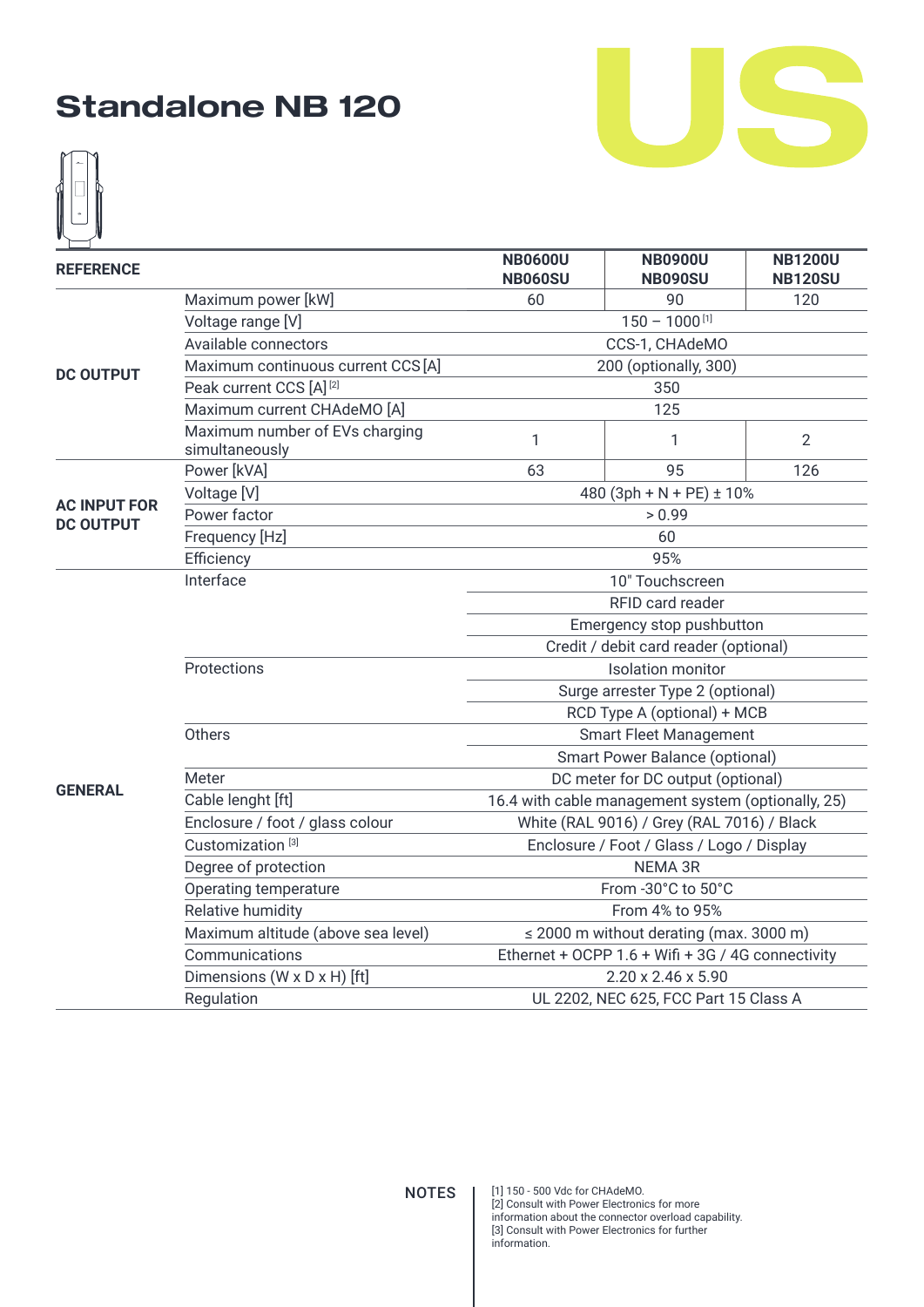



| <b>REFERENCE</b>    |                                    | <b>NB0600H</b><br><b>NB060SH</b>                                         | <b>NB0900H</b><br><b>NB090SH</b>                       | <b>NB1200H</b><br><b>NB120SH</b> |  |  |  |
|---------------------|------------------------------------|--------------------------------------------------------------------------|--------------------------------------------------------|----------------------------------|--|--|--|
|                     | Maximum power [kW]                 | 60                                                                       | 90                                                     | 120                              |  |  |  |
|                     | Voltage range [V]                  |                                                                          | $150 - 1000$ <sup>[1]</sup>                            |                                  |  |  |  |
|                     | Available connectors               |                                                                          | CCS-2, CHAdeMO                                         |                                  |  |  |  |
| <b>DC OUTPUT</b>    | Maximum continuous current CCS [A] |                                                                          | 200 (optionally, 250 or 300)                           |                                  |  |  |  |
|                     | Peak current CCS [A] [2]           |                                                                          | 350                                                    |                                  |  |  |  |
|                     | Maximum current CHAdeMO [A]        |                                                                          | 125                                                    |                                  |  |  |  |
|                     | Maximum number of EVs charging     |                                                                          |                                                        |                                  |  |  |  |
|                     | simultaneously                     | 1                                                                        | 1                                                      | $\overline{2}$                   |  |  |  |
|                     | Power [kW]                         |                                                                          | 22                                                     |                                  |  |  |  |
| <b>AC OUTPUT</b>    | Voltage range [V]                  |                                                                          | $400 \pm 10\%$                                         |                                  |  |  |  |
| (OPTION)            | Maximum current [A]                |                                                                          | 32                                                     |                                  |  |  |  |
|                     | Available connectors               | AC Type 2 Socket                                                         |                                                        |                                  |  |  |  |
|                     | Power [kVA]                        | 63                                                                       | 95                                                     | 126                              |  |  |  |
|                     | Voltage [V]                        |                                                                          | 400 (3ph + N + PE) ± 10%                               |                                  |  |  |  |
| <b>AC INPUT FOR</b> | Power factor                       |                                                                          | > 0.99                                                 |                                  |  |  |  |
| <b>DC OUTPUT</b>    | Frequency [Hz]                     | 50/60                                                                    |                                                        |                                  |  |  |  |
|                     | Efficiency                         |                                                                          | 95%                                                    |                                  |  |  |  |
|                     | Interface                          |                                                                          | 10" Touchscreen                                        |                                  |  |  |  |
|                     |                                    |                                                                          | RFID card reader                                       |                                  |  |  |  |
|                     |                                    |                                                                          | Emergency stop pushbutton                              |                                  |  |  |  |
|                     |                                    |                                                                          | Credit / debit card reader (optional)                  |                                  |  |  |  |
|                     | Protections                        | <b>Isolation</b> monitor                                                 |                                                        |                                  |  |  |  |
|                     |                                    |                                                                          | Surge arrester Type 2 (optional)                       |                                  |  |  |  |
|                     |                                    | DC charge: RCD Type A (optional) + MCB                                   |                                                        |                                  |  |  |  |
|                     |                                    | AC charge (optional): MCB + RCD Type A + RCM                             |                                                        |                                  |  |  |  |
|                     | Others                             |                                                                          | <b>Smart Fleet Management</b>                          |                                  |  |  |  |
|                     |                                    |                                                                          | <b>Smart Power Balance (optional)</b>                  |                                  |  |  |  |
|                     | Meter                              |                                                                          | DC meter for DC output (optional)                      |                                  |  |  |  |
| <b>GENERAL</b>      |                                    |                                                                          | AC MID meter for AC output                             |                                  |  |  |  |
|                     | Cable lenght [m]                   |                                                                          | 5 with cable management system (optionally, 7.6)       |                                  |  |  |  |
|                     | Enclosure / foot / glass colour    |                                                                          | White (RAL 9016) / Grey (RAL 7016) / Black             |                                  |  |  |  |
|                     | Customization <sup>[3]</sup>       |                                                                          | Enclosure / Foot / Glass / Logo / Display              |                                  |  |  |  |
|                     | Degree of protection               |                                                                          | IP54   IK10 (IK08 for display and ventilation grilles) |                                  |  |  |  |
|                     | Operating temperature              |                                                                          | From -30°C to 50°C                                     |                                  |  |  |  |
|                     | Relative humidity                  |                                                                          | From 4% to 95%                                         |                                  |  |  |  |
|                     | Maximum altitude (above sea level) |                                                                          | $\leq$ 2000 m without derating (max. 3000 m)           |                                  |  |  |  |
|                     | Communications                     |                                                                          | Ethernet + OCPP 1.6 + Wifi + 3G / 4G connectivity      |                                  |  |  |  |
|                     | Dimensions (W x D x H) [mm]        |                                                                          | 670 x 750 x 1800                                       |                                  |  |  |  |
|                     | Regulation                         | IEC 61851-1, IEC 61851-23, IEC 61851-24, IEC 61000-6-2,<br>IEC 61000-6-3 |                                                        |                                  |  |  |  |

[1] 150 - 500 Vdc for CHAdeMO. [2] Consult with Power Electronics for more information about the connector overload capability. [3] Consult with Power Electronics for further information.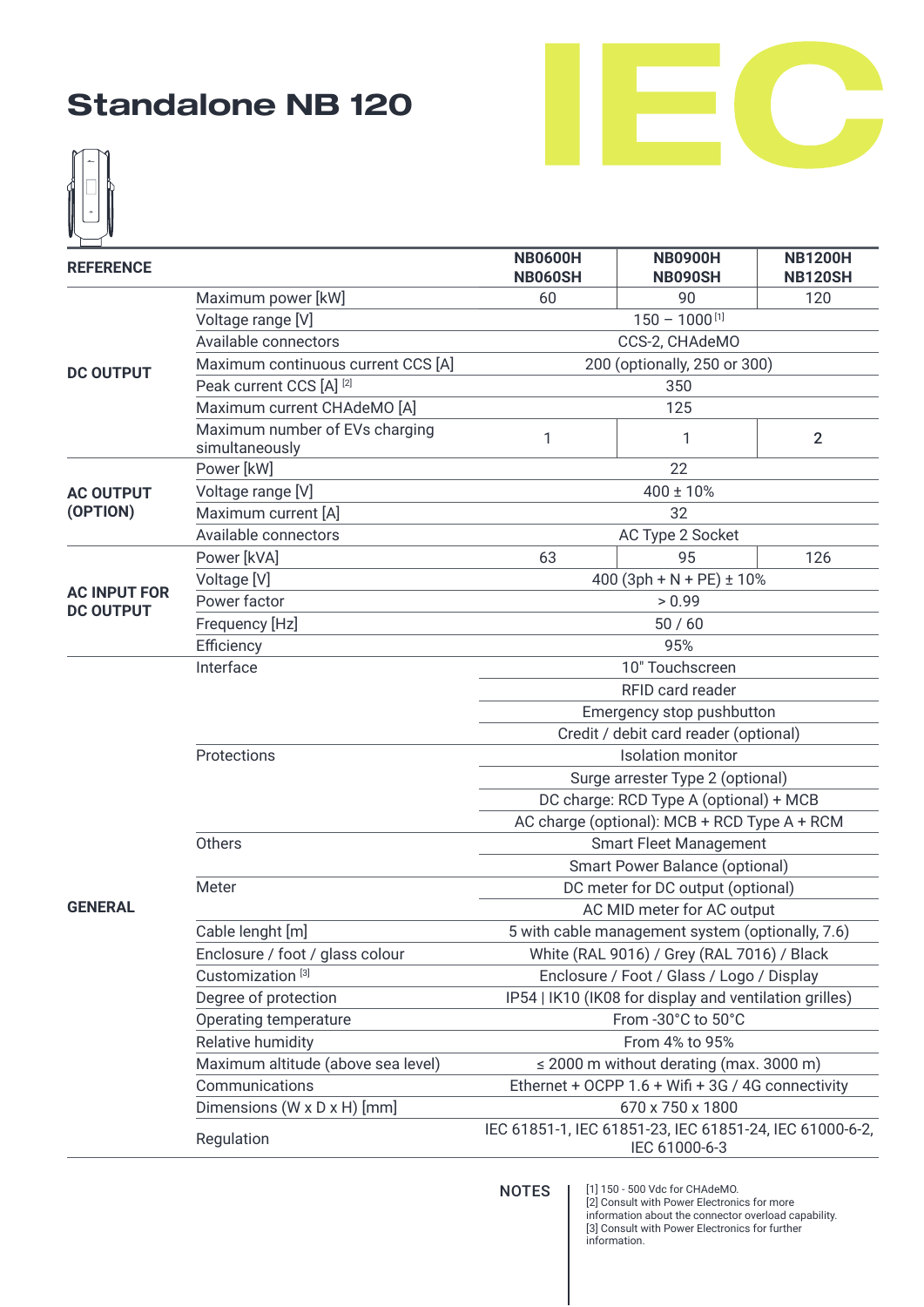



| <b>REFERENCE</b>                        |                                                     | <b>NB1500U</b><br><b>NB1800U</b><br><b>NB2100U</b><br><b>NB2400U</b><br><b>NB150SU</b><br><b>NB180SU</b><br><b>NB210SU</b><br><b>NB240SU</b> |                                              |                                                    |                |  |
|-----------------------------------------|-----------------------------------------------------|----------------------------------------------------------------------------------------------------------------------------------------------|----------------------------------------------|----------------------------------------------------|----------------|--|
|                                         | Maximum power [kW]                                  | 150                                                                                                                                          | 180                                          | 210                                                | 240            |  |
|                                         | Voltage range [V]                                   |                                                                                                                                              |                                              | $150 - 1000$ <sup>[1]</sup>                        |                |  |
|                                         | Available connectors                                |                                                                                                                                              |                                              | CCS-1, CHAdeMO                                     |                |  |
|                                         | Maximum continuous current CCS [A]                  | 200 (optionally, 300)                                                                                                                        |                                              |                                                    |                |  |
| <b>DC OUTPUT</b>                        | Peak current CCS [A] [2]                            |                                                                                                                                              |                                              | 500                                                |                |  |
|                                         | Maximum current CHAdeMO [A]                         |                                                                                                                                              |                                              | 125                                                |                |  |
|                                         | Maximum number of EVs charging<br>simultaneously    |                                                                                                                                              |                                              | $\overline{2}$                                     |                |  |
|                                         | Voltage range [V]                                   |                                                                                                                                              |                                              | $150 - 1000$ [1]                                   |                |  |
|                                         | Available connectors                                |                                                                                                                                              | CCS-1, CHAdeMO                               |                                                    |                |  |
|                                         | DC OUTPUT FOR Maximum continuous current CCS [A]    |                                                                                                                                              | 200 (optionally, 300 or 500 <sup>[3]</sup> ) |                                                    |                |  |
| <b>ADDITIONAL</b>                       | Peak current CCS [A] <sup>[2]</sup>                 |                                                                                                                                              |                                              | 500                                                |                |  |
| POST (OPTION)                           | Maximum current CHAdeMO [A]                         |                                                                                                                                              |                                              | 125                                                |                |  |
|                                         | Number of additional EVs charging<br>simultaneously |                                                                                                                                              | 1                                            | 1                                                  | $\overline{2}$ |  |
|                                         | Power [kVA]                                         | 158                                                                                                                                          | 189                                          | 221                                                | 253            |  |
|                                         | Voltage [V]                                         | 480 (3ph + N + PE) $\pm$ 10%                                                                                                                 |                                              |                                                    |                |  |
| <b>AC INPUT FOR</b><br><b>DC OUTPUT</b> | Power factor                                        |                                                                                                                                              | > 0.99                                       |                                                    |                |  |
|                                         | Frequency [Hz]                                      | 60                                                                                                                                           |                                              |                                                    |                |  |
|                                         | Efficiency                                          | 95%                                                                                                                                          |                                              |                                                    |                |  |
|                                         | Interface                                           | 10" Touchscreen                                                                                                                              |                                              |                                                    |                |  |
|                                         |                                                     | RFID card reader                                                                                                                             |                                              |                                                    |                |  |
|                                         |                                                     |                                                                                                                                              | E-stop pushbutton                            |                                                    |                |  |
|                                         |                                                     |                                                                                                                                              |                                              | Credit / debit card reader (optional)              |                |  |
|                                         | Protections                                         |                                                                                                                                              |                                              | <b>Isolation monitor</b>                           |                |  |
|                                         |                                                     |                                                                                                                                              |                                              | Surge arrester Type 2 (optional)                   |                |  |
|                                         |                                                     |                                                                                                                                              |                                              | RCD Type A (optional) + MCB                        |                |  |
|                                         | Others                                              |                                                                                                                                              |                                              | <b>Smart Fleet Management</b>                      |                |  |
|                                         |                                                     |                                                                                                                                              |                                              | Smart Power Balance (optional)                     |                |  |
| <b>GENERAL</b>                          | Meter                                               |                                                                                                                                              |                                              | DC meter for DC output (optional)                  |                |  |
|                                         | Cable length [ft]                                   |                                                                                                                                              |                                              | 16.4 with cable management system (optionally, 25) |                |  |
|                                         | Enclosure / foot / glass colour                     |                                                                                                                                              |                                              | White (RAL 9016) / Grey (RAL 7016) / Black         |                |  |
|                                         | Customization <sup>[4]</sup>                        |                                                                                                                                              |                                              | Enclosure / Foot / Glass / Logo / Display          |                |  |
|                                         | Degree of protection                                |                                                                                                                                              |                                              | NEMA 3R                                            |                |  |
|                                         | Operating temperature                               |                                                                                                                                              |                                              | From -30°C to 50°C                                 |                |  |
|                                         | Relative humidity                                   |                                                                                                                                              |                                              | From 4% to 95%                                     |                |  |
|                                         | Maximum altitude (above sea level)                  |                                                                                                                                              |                                              | $\leq$ 2000 m without derating (max. 3000 m)       |                |  |
|                                         | Communications                                      |                                                                                                                                              |                                              | Ethernet + OCPP 1.6 + Wifi + 3G / 4G connectivity  |                |  |
|                                         | Dimensions (WxDxH) [ft]<br>Regulation               |                                                                                                                                              |                                              | 2.20 x 3.12 x 6.23                                 |                |  |
|                                         | UL 2202, NEC 625, FCC Part 15 Class A               |                                                                                                                                              |                                              |                                                    |                |  |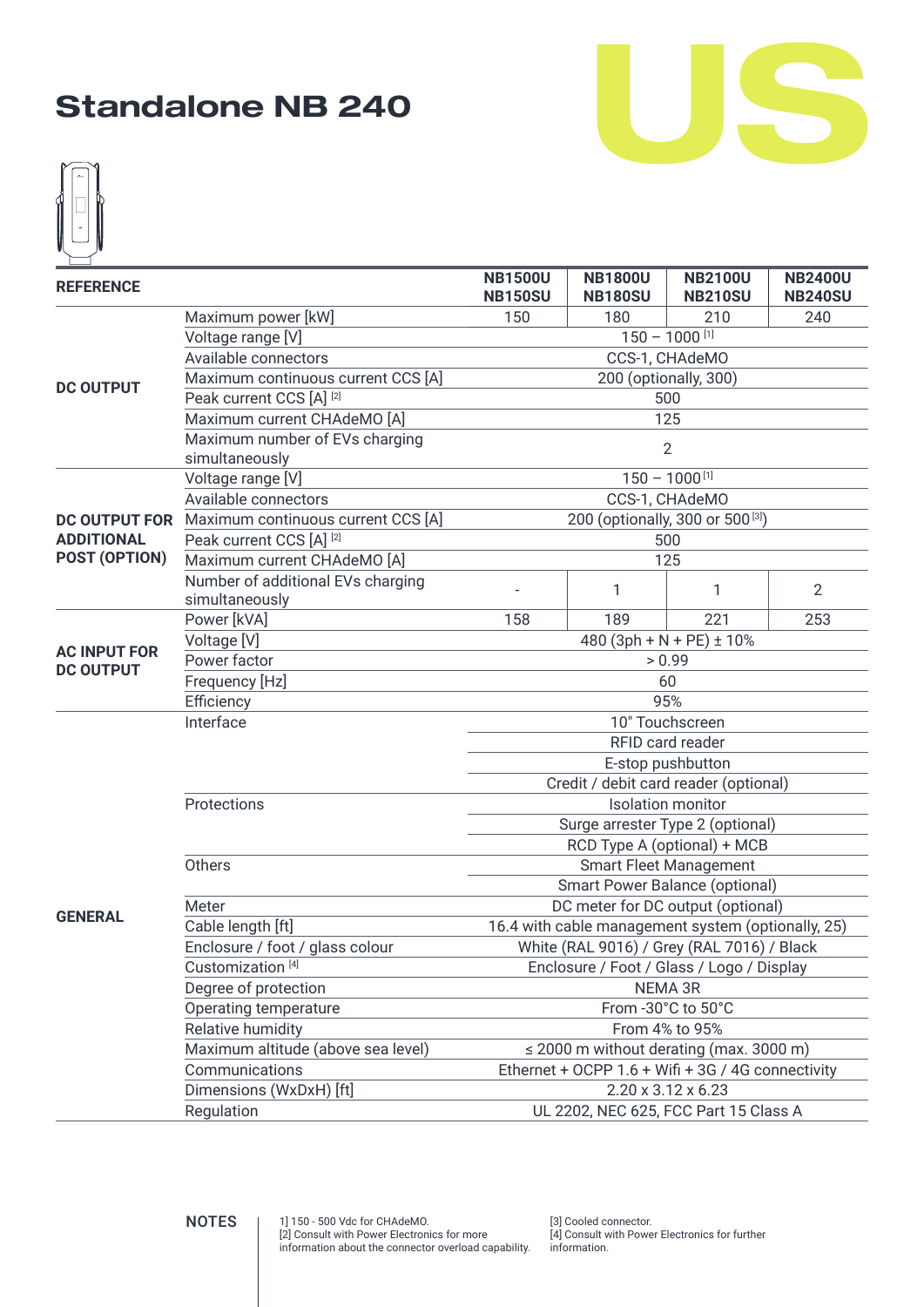### **Standalone NB 240 Slim and Cooled Additional Dispenser**



| <b>REFERENCE</b> |                                     | <b>NBDC2000U</b>                                                         | <b>NBDC3000U</b>                                   | NBDC500CU   |  |  |  |
|------------------|-------------------------------------|--------------------------------------------------------------------------|----------------------------------------------------|-------------|--|--|--|
|                  | Maximum continuous current CCS [A]  | 200                                                                      | 300                                                |             |  |  |  |
|                  | Peak current CCS [A] <sup>[2]</sup> |                                                                          | 500                                                |             |  |  |  |
| <b>DC OUTPUT</b> | Maximum current CHAdeMO [A]         |                                                                          | 125                                                |             |  |  |  |
|                  | Power range [kW]                    | $60 - 240$                                                               | $120 - 240$                                        | $180 - 240$ |  |  |  |
|                  | Voltage range [V]                   |                                                                          | $150 - 1000$ [3]                                   |             |  |  |  |
|                  | Available connectors                | CCS-1, CHAdeMO                                                           |                                                    |             |  |  |  |
|                  |                                     |                                                                          | 10" Touchscreen                                    |             |  |  |  |
|                  | Interface                           | E-stop pushbutton                                                        |                                                    |             |  |  |  |
|                  |                                     | RFID (optional)                                                          |                                                    |             |  |  |  |
|                  |                                     | Credit / debit card reader (optional)                                    |                                                    |             |  |  |  |
|                  | Protections                         |                                                                          | <b>Isolation monitor</b>                           |             |  |  |  |
|                  | Cable length [ft]                   |                                                                          | 16.4 with cable management system (optionally, 25) |             |  |  |  |
| <b>GENERAL</b>   | Degree of protection                |                                                                          | <b>NEMA 3R</b>                                     |             |  |  |  |
|                  | Enclosure / foot / glass colour     |                                                                          | White (RAL 9016) / Grey (RAL 7016) / Black         |             |  |  |  |
|                  | Customization <sup>[4]</sup>        |                                                                          | Enclosure / Foot / Glass / Logo / Display          |             |  |  |  |
|                  | Operating temperature               |                                                                          | From -30°C to 50°C                                 |             |  |  |  |
|                  | Relative humidity                   |                                                                          | From 4% to 95%                                     |             |  |  |  |
|                  | Maximum altitude (above sea level)  |                                                                          | $\leq$ 2000 m without derating (max. 3000 m)       |             |  |  |  |
|                  | Dimensions (WxDxH) [ft]             | $0.98 \times 1.64 \times 5.9 / 2.2 \times 2.5 \times 5.9$ <sup>[1]</sup> |                                                    |             |  |  |  |
|                  | Regulation                          |                                                                          | UL 2202, NEC 625, FCC Part 15 Class A              |             |  |  |  |

S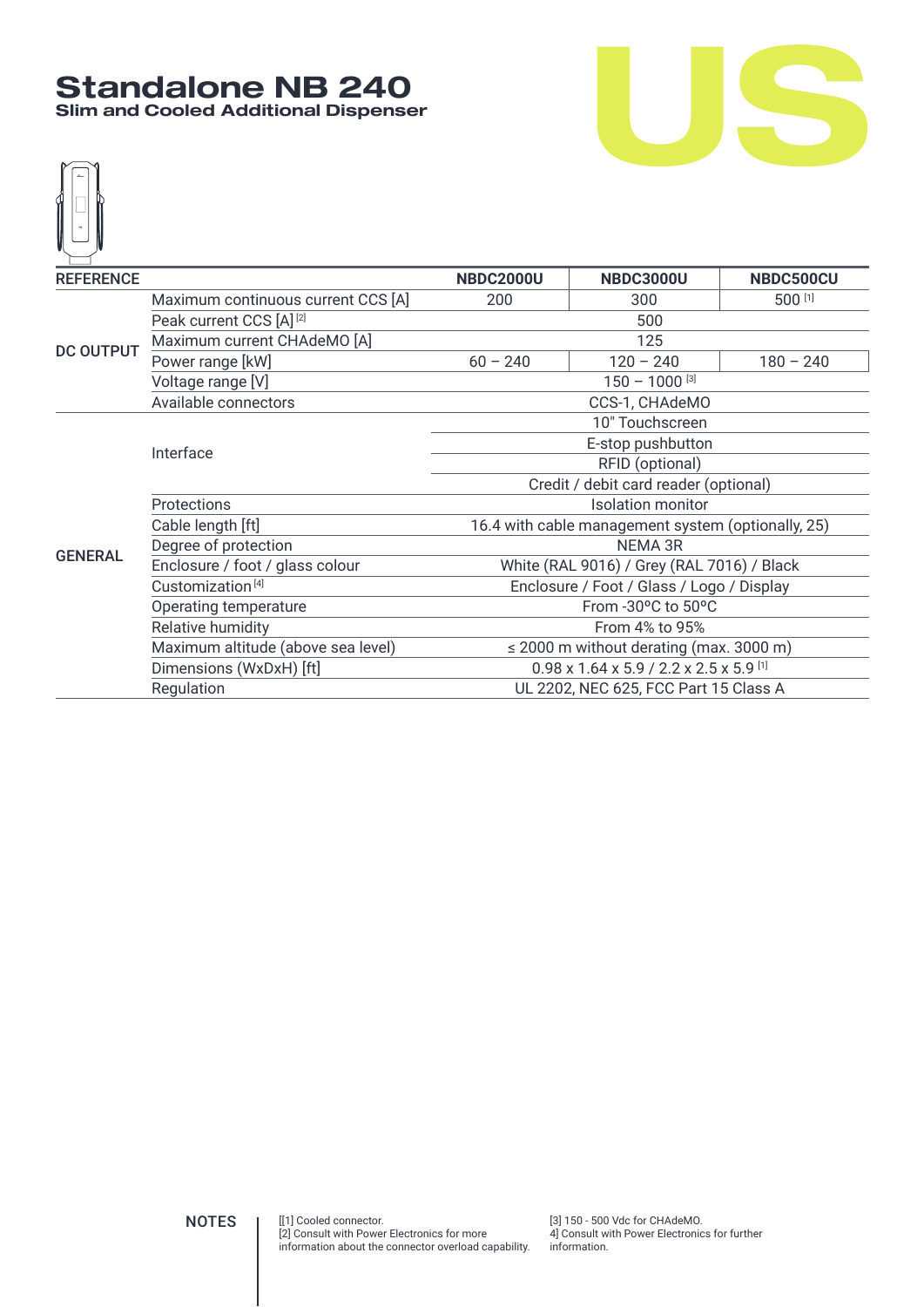

|                       |                                                       | <b>NB1500H</b><br><b>NB1800H</b><br><b>NB2100H</b><br><b>NB2400H</b>     |                |                                                        |                |  |
|-----------------------|-------------------------------------------------------|--------------------------------------------------------------------------|----------------|--------------------------------------------------------|----------------|--|
| <b>REFERENCE</b>      |                                                       | <b>NB150SH</b>                                                           | <b>NB180SH</b> | <b>NB210SH</b>                                         | <b>NB240SH</b> |  |
|                       | Maximum power [kW]                                    | 150                                                                      | 180            | 210                                                    | 240            |  |
|                       | Voltage range [V]                                     | $150 - 1000$ <sup>[1]</sup>                                              |                |                                                        |                |  |
|                       | Available connectors                                  |                                                                          |                | CCS-2, CHAdeMO                                         |                |  |
| <b>DC OUTPUT</b>      | Maximum continuous current CCS [A]                    |                                                                          |                | 200 (optionally, 250 or 300)                           |                |  |
|                       | Peak current CCS [A] [2]                              | 500                                                                      |                |                                                        |                |  |
|                       | Maximum current CHAdeMO [A]                           |                                                                          |                | 125                                                    |                |  |
|                       | Maximum number of EVs charging simulta-               |                                                                          |                | $\mathbf{2}$                                           |                |  |
|                       | neously                                               |                                                                          |                |                                                        |                |  |
|                       | Voltage range [V]                                     |                                                                          |                | $150 - 1000$ <sup>[1]</sup>                            |                |  |
| <b>DC OUTPUT</b>      | Available connectors                                  |                                                                          |                | CCS-2, CHAdeMO                                         |                |  |
| <b>FOR ADDITIONAL</b> | Maximum continuous current CCS [A]                    |                                                                          |                | 200 (optionally, 250, 300 or 500 <sup>[3]</sup> )      |                |  |
| <b>DISPENSER</b>      | Peak current CCS [A] <sup>[2]</sup>                   |                                                                          |                | 500                                                    |                |  |
| (OPTION)              | Maximum current CHAdeMO [A]                           |                                                                          |                | 125                                                    |                |  |
|                       | Number of additional EVs charging simulta-<br>neously |                                                                          | 1              | 1                                                      | $\overline{2}$ |  |
|                       | Power [kW]                                            |                                                                          |                | 22                                                     |                |  |
| <b>AC OUTPUT</b>      | Voltage range [V]                                     |                                                                          |                | 400 ± 10%                                              |                |  |
| (OPTION)              | Maximum current [A]                                   |                                                                          |                | 32                                                     |                |  |
|                       | Available connectors                                  | AC Type 2 Socket                                                         |                |                                                        |                |  |
|                       | Power [kVA]                                           | 158                                                                      | 189            | 221                                                    | 253            |  |
|                       | Voltage [V]                                           | 400 (3ph + N + PE) $\pm$ 10%                                             |                |                                                        |                |  |
| <b>AC INPUT FOR</b>   | Power factor                                          |                                                                          |                | > 0.99                                                 |                |  |
| <b>DC OUTPUT</b>      | Frequency [Hz]                                        | $50/60$                                                                  |                |                                                        |                |  |
|                       | Efficiency                                            | 95%                                                                      |                |                                                        |                |  |
|                       | Interface                                             | 10" Touchscreen                                                          |                |                                                        |                |  |
|                       |                                                       | RFID card reader                                                         |                |                                                        |                |  |
|                       |                                                       |                                                                          |                | Emergency stop pushbutton                              |                |  |
|                       |                                                       |                                                                          |                | Credit / debit card reader (optional)                  |                |  |
|                       | Protections                                           |                                                                          |                | <b>Isolation monitor</b>                               |                |  |
|                       |                                                       |                                                                          |                | Surge arrester Type 2 (optional)                       |                |  |
|                       |                                                       |                                                                          |                | DC charge: RCD Type A (optional) + MCB                 |                |  |
|                       |                                                       |                                                                          |                | AC charge (optional): MCB + RCD Type A + RCM           |                |  |
|                       | Others                                                |                                                                          |                | <b>Smart Fleet Management</b>                          |                |  |
|                       |                                                       |                                                                          |                | Smart Power Balance (optional)                         |                |  |
|                       | Meter                                                 |                                                                          |                | DC meter for DC output (optional)                      |                |  |
| <b>GENERAL</b>        |                                                       |                                                                          |                | AC MID meter for AC output                             |                |  |
|                       | Cable lenght [m]                                      |                                                                          |                | 5 with cable management system (optionally, 7.6)       |                |  |
|                       | Enclosure / foot / glass colour                       |                                                                          |                | White (RAL 9016) / Grey (RAL 7016) / Black             |                |  |
|                       | Customization <sup>[4]</sup>                          |                                                                          |                | Enclosure / Foot / Glass / Logo / Display              |                |  |
|                       | Degree of protection                                  |                                                                          |                | IP54   IK10 (IK08 for display and ventilation grilles) |                |  |
|                       | Operating temperature                                 |                                                                          |                | From -30°C to 50°C                                     |                |  |
|                       | Relative humidity                                     |                                                                          |                | From 4% to 95%                                         |                |  |
|                       | Maximum altitude (above sea level)                    |                                                                          |                | $\leq$ 2000 m without derating (max. 3000 m)           |                |  |
|                       | Communications                                        |                                                                          |                | Ethernet + OCPP 1.6 + Wifi + 3G / 4G connectivity      |                |  |
|                       | Dimensions (W x D x H) [mm]                           |                                                                          |                | 670 x 950 x 1900                                       |                |  |
|                       |                                                       |                                                                          |                |                                                        |                |  |
|                       | Regulation                                            | IEC 61851-1, IEC 61851-23, IEC 61851-24, IEC 61000-6-2, IEC<br>61000-6-3 |                |                                                        |                |  |

[1] 150 - 500 Vdc for CHAdeMO. [2] Consult with Power Electronics for more information about the connector overload capability. NOTES | [1] 150 - 500 Vdc for CHAdeMO. [3] Cooled connector.

[3] Cooled connector.<br>[4] Consult with Power Electronics for further information.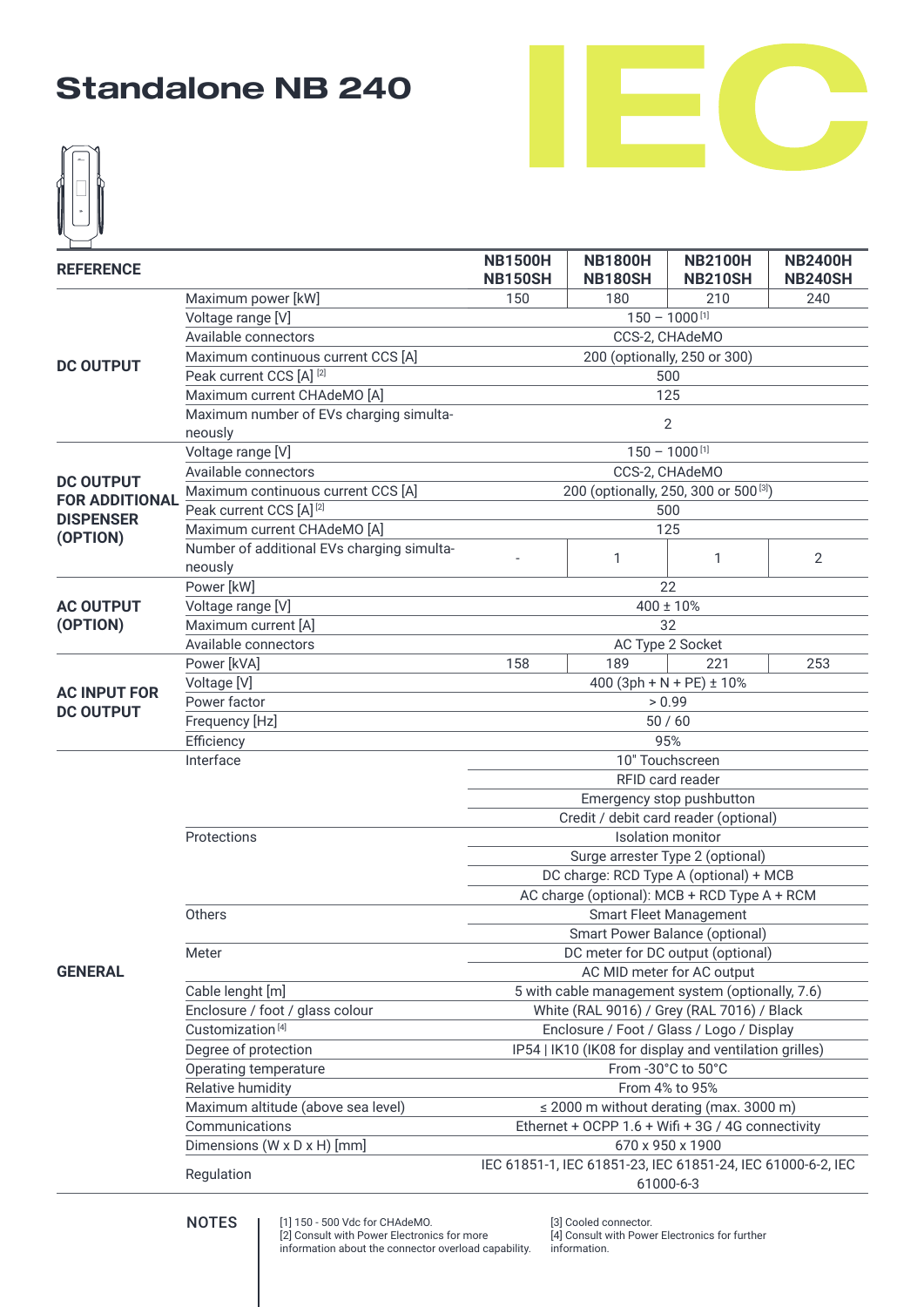#### **Standalone NB 240 Slim and Cooled Additional Dispenser**





| <b>REFERENCE</b> |                                     | <b>NBDC2000H</b>                                            | <b>NBDC2500H</b>                                       | <b>NBDC3000H</b>   | NBDC500CH   |  |  |  |
|------------------|-------------------------------------|-------------------------------------------------------------|--------------------------------------------------------|--------------------|-------------|--|--|--|
|                  |                                     |                                                             |                                                        |                    |             |  |  |  |
|                  | Maximum continuous current [A]      | 200                                                         | 250                                                    | 300                | 500 [1]     |  |  |  |
|                  | Peak current CCS [A] <sup>[2]</sup> |                                                             |                                                        | 500                |             |  |  |  |
| <b>DC OUTPUT</b> | Maximum current CHAdeMO [A]         | 125                                                         |                                                        |                    |             |  |  |  |
|                  | Power range [kW]                    | $60 - 240$                                                  | $90 - 240$                                             | $120 - 240$        | $180 - 240$ |  |  |  |
|                  | Voltage range [V]                   |                                                             |                                                        | $150 - 1000$ [3]   |             |  |  |  |
|                  | Available connectors                |                                                             | CCS-2, CHAdeMO                                         |                    |             |  |  |  |
|                  | Interface                           |                                                             |                                                        | 10" Touchscreen    |             |  |  |  |
|                  |                                     | E-stop pushbutton                                           |                                                        |                    |             |  |  |  |
|                  |                                     | RFID (optional)                                             |                                                        |                    |             |  |  |  |
|                  |                                     | Credit / debit card reader (optional)                       |                                                        |                    |             |  |  |  |
|                  | Protections                         |                                                             | <b>Isolation monitor</b>                               |                    |             |  |  |  |
|                  | Cable length [m]                    |                                                             | 5 with cable management system (optionally, 7.6)       |                    |             |  |  |  |
|                  | Degree of protection                |                                                             | IP54   IK10 (IK08 for display and ventilation grilles) |                    |             |  |  |  |
| <b>GENERAL</b>   | Enclosure / foot / glass colour     |                                                             | White (RAL 9016) / Grey (RAL 7016) / Black             |                    |             |  |  |  |
|                  | Customization <sup>[4]</sup>        |                                                             | Enclosure / Foot / Glass / Logo / Display              |                    |             |  |  |  |
|                  | Operating temperature               |                                                             |                                                        | From -30°C to 50°C |             |  |  |  |
|                  | Relative humidity                   |                                                             |                                                        | From 4% to 95%     |             |  |  |  |
|                  | Maximum altitude (above sea level)  |                                                             | $\leq$ 2000 m without derating (max. 3000 m)           |                    |             |  |  |  |
|                  | Dimensions (WxDxH) [mm]             |                                                             | 300 x 500 x 1800 / 670 x 750 x 1800 [1]                |                    |             |  |  |  |
|                  |                                     | IEC 61851-1, IEC 61851-23, IEC 61851-24, IEC 61000-6-2, IEC |                                                        |                    |             |  |  |  |
|                  | Regulation                          |                                                             | 61000-6-3                                              |                    |             |  |  |  |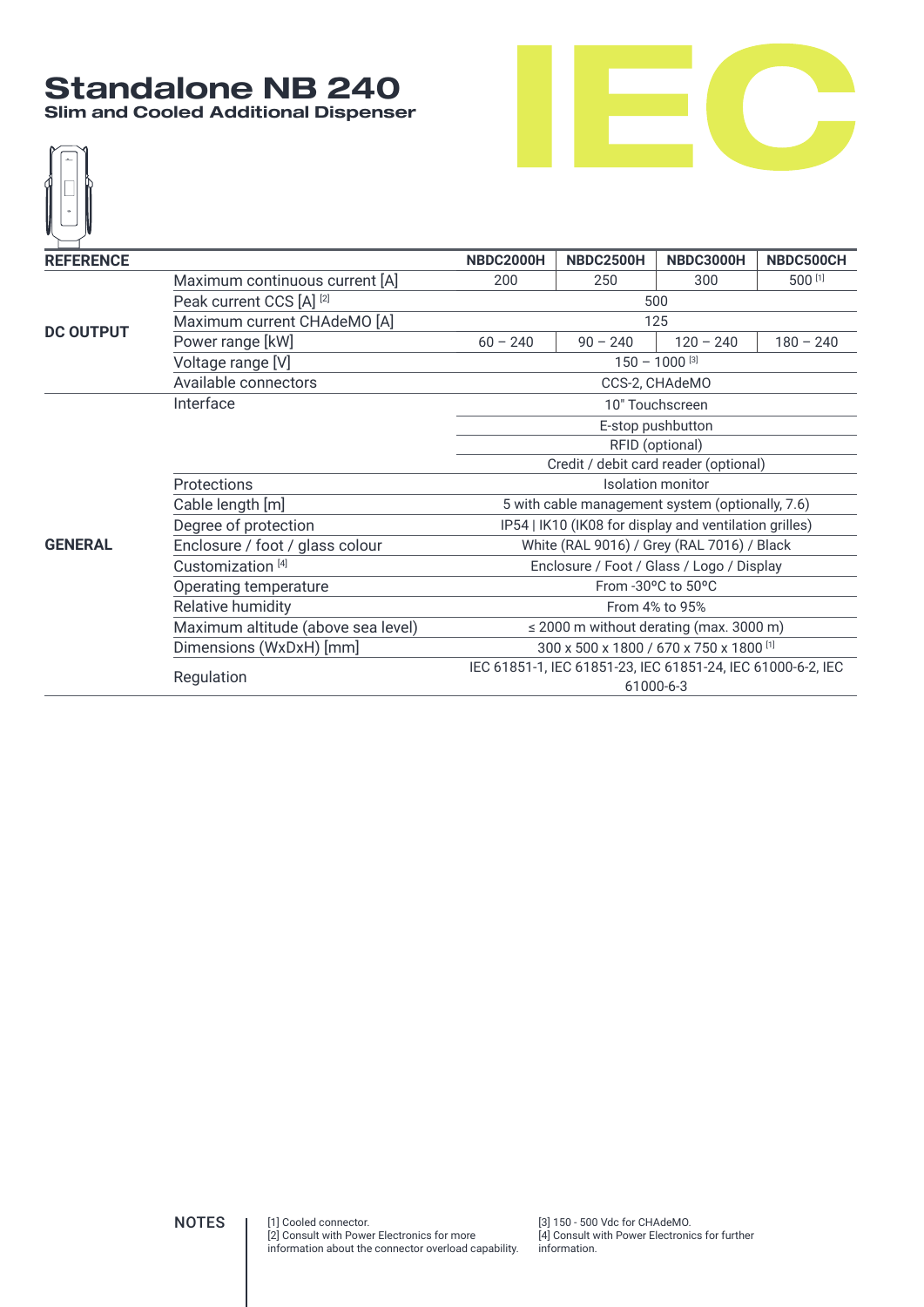



| <b>MODEL</b>                            |                                                             |                                                         | <b>COOLED</b><br><b>UNCOOLED</b>             |                              |                  |                  |                  |
|-----------------------------------------|-------------------------------------------------------------|---------------------------------------------------------|----------------------------------------------|------------------------------|------------------|------------------|------------------|
| <b>REFERENCE</b>                        |                                                             | NBHP180CU                                               | NBHP270CU                                    | NBHP360CU                    | <b>NBHP1800U</b> | <b>NBHP2700U</b> | <b>NBHP3600U</b> |
|                                         | Maximum power [kW]                                          | 180                                                     | 270                                          | 360                          | 180              | 270              | 360              |
|                                         | Voltage range [V]                                           |                                                         |                                              | $150 - 1000$ [1]             |                  |                  |                  |
|                                         | Available connectors                                        |                                                         |                                              | CCS-1, CHAdeMO               |                  |                  |                  |
| <b>DC OUTPUT</b>                        | Maximum continuous<br>current CCS [A]                       |                                                         | 500 [2]                                      |                              |                  | 300              |                  |
|                                         | Peak current CCS [A] [3]                                    | 500<br>$\overline{\phantom{a}}$                         |                                              |                              |                  |                  |                  |
|                                         | Maximum current<br>CHAdeMO <sup>[A]</sup>                   |                                                         | 125                                          |                              |                  |                  |                  |
|                                         | Maximum number of EVs<br>charging simultaneously            |                                                         | $\overline{2}$                               |                              |                  |                  |                  |
|                                         | Voltage range [V]                                           | $150 - 1000$ <sup>[1]</sup><br>$\overline{\phantom{a}}$ |                                              |                              |                  |                  |                  |
|                                         | Available connectors                                        | CCS-1, CHAdeMO                                          |                                              |                              |                  |                  |                  |
| <b>DC OUTPUT FOR</b>                    | Maximum continuous<br>current CCS [A]                       |                                                         | 200 (optionally, 300 or 500 <sup>[4]</sup> ) |                              |                  |                  |                  |
| <b>ADDITIONAL</b>                       | Peak current CCS [A] [3]                                    |                                                         | $\overline{\phantom{a}}$                     |                              |                  | 500              |                  |
| <b>DISPENSERS</b><br>(OPTION)           | Maximum current<br>CHAdeMO [A]                              |                                                         |                                              |                              |                  | 125              |                  |
|                                         | Max. number of<br>additional EVs charging<br>simultaneously |                                                         |                                              |                              |                  | 1                | $\overline{2}$   |
|                                         | Power [kVA]                                                 | 189                                                     | 284                                          | 379                          | 189              | 284              | 379              |
|                                         | Voltage [V]                                                 |                                                         |                                              | 480 (3ph + N + PE) $\pm$ 10% |                  |                  |                  |
| <b>AC INPUT FOR</b><br><b>DC OUTPUT</b> | Power factor                                                |                                                         |                                              | > 0.99                       |                  |                  |                  |
|                                         | Frequency [Hz]                                              |                                                         |                                              | 60                           |                  |                  |                  |
|                                         | Efficiency                                                  |                                                         |                                              | 95%                          |                  |                  |                  |

[1] 150 – 500 Vdc for CHAdeMO. (500 A) or one liquid cooled connector and one

NOTES [1] 150 - 500 Vdc for CHAdeMO.<br>
[2] Configurations with two liquid cooled connectors [3] Consult with Power Electronics for more [3] Consult with Power Electronics for more information about the connector overload capacity. [4] Cooled connector.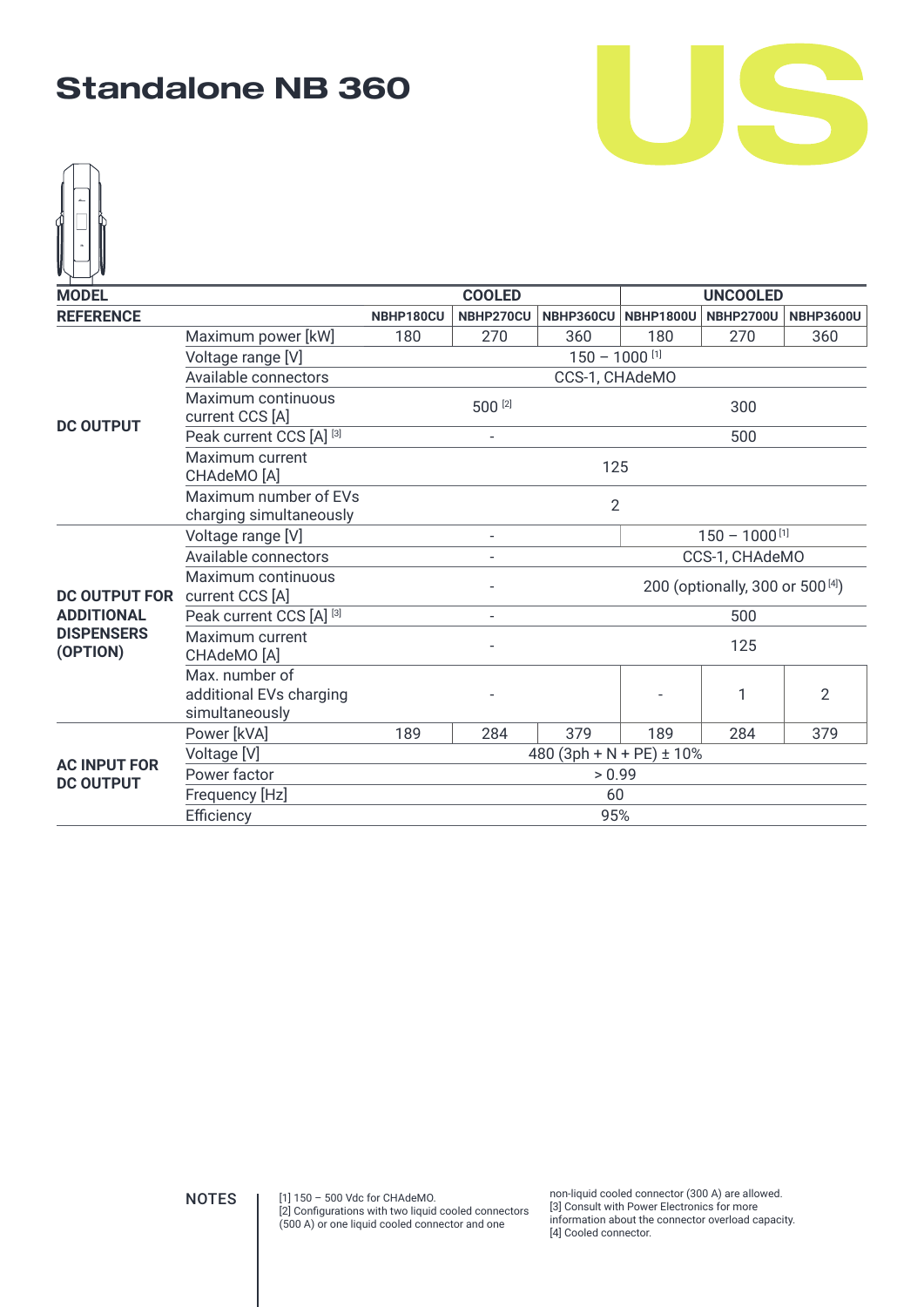

| <b>MODEL</b>     |                                    | <b>COOLED</b>                                      | <b>UNCOOLED</b>                              |  |                                         |  |  |  |
|------------------|------------------------------------|----------------------------------------------------|----------------------------------------------|--|-----------------------------------------|--|--|--|
| <b>REFERENCE</b> |                                    | NBHP270CU<br>NBHP180CU                             |                                              |  | NBHP360CU NBHP1800U NBHP2700U NBHP3600U |  |  |  |
|                  |                                    | 10" Touchscreen                                    |                                              |  |                                         |  |  |  |
|                  | Interface                          |                                                    | RFID card reader                             |  |                                         |  |  |  |
|                  |                                    | E-stop pushbutton                                  |                                              |  |                                         |  |  |  |
|                  |                                    |                                                    | Credit / debit card reader (optional)        |  |                                         |  |  |  |
|                  |                                    |                                                    | <b>Isolation monitor</b>                     |  |                                         |  |  |  |
|                  | Protections                        |                                                    | Surge arrester Type 2 (optional)             |  |                                         |  |  |  |
|                  |                                    | DC charge: RCD Type A (optional) + MCB             |                                              |  |                                         |  |  |  |
|                  | Others                             | <b>Smart Fleet Management</b>                      |                                              |  |                                         |  |  |  |
|                  |                                    | <b>Smart Power Balance</b>                         |                                              |  |                                         |  |  |  |
| <b>GENERAL</b>   | Meter                              |                                                    | DC meter for DC output (optional)            |  |                                         |  |  |  |
|                  | Cable length [ft]                  | 16.4 with cable management system (optionally, 25) |                                              |  |                                         |  |  |  |
|                  | Enclosure / foot / glass<br>colour |                                                    | White (RAL 9016) / Grey (RAL 7016) / Black   |  |                                         |  |  |  |
|                  | Customization [5]                  |                                                    | Enclosure / Foot / Glass / Logo / Display    |  |                                         |  |  |  |
|                  | Degree of protection               |                                                    | NEMA 3R                                      |  |                                         |  |  |  |
|                  | Operating temperature              |                                                    | From -30°C to 50°C                           |  |                                         |  |  |  |
|                  | Relative humidity                  |                                                    | From 4% to 95%                               |  |                                         |  |  |  |
|                  | Maximum altitude                   |                                                    | $\leq$ 2000 m without derating (max. 3000 m) |  |                                         |  |  |  |
|                  | (above sea level)                  |                                                    |                                              |  |                                         |  |  |  |
|                  | Communications                     | Ethernet + OCPP 1.6 + Wifi + 3G / 4G connectivity  |                                              |  |                                         |  |  |  |
|                  | Dimensions (WxDxH) [ft]            |                                                    | $2.20 \times 3.12 \times 7.71$               |  |                                         |  |  |  |
|                  | Regulation                         |                                                    | UL 2202, NEC 625, FCC Part 15 Class A        |  |                                         |  |  |  |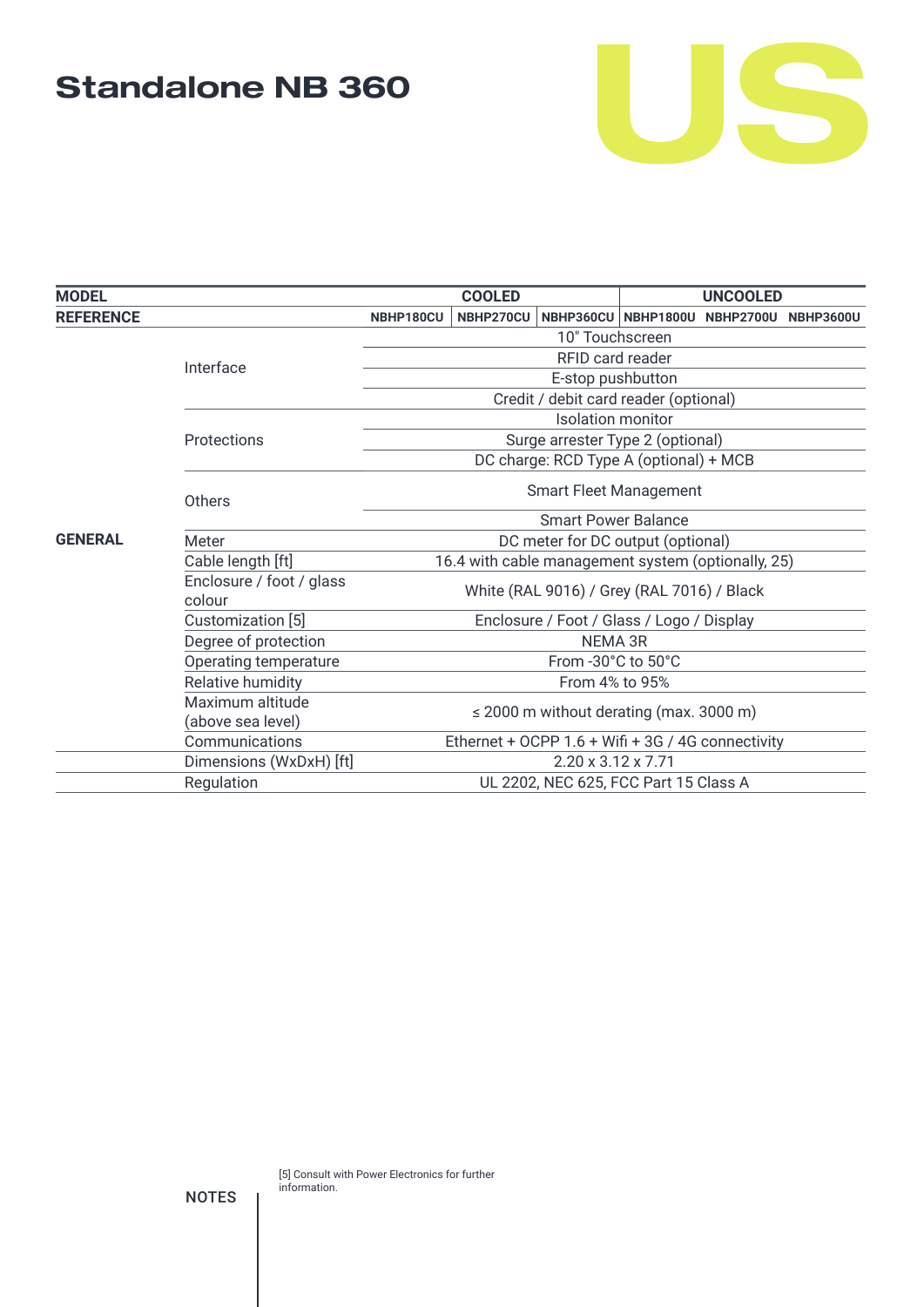#### **Standalone NB 360 Slim and Cooled Additional Dispenser**





| <b>REFERENCE</b> |                                    | <b>NBDC2000U</b>                      | <b>NBDC3000U</b>                                                | NBDC500CU   |  |  |
|------------------|------------------------------------|---------------------------------------|-----------------------------------------------------------------|-------------|--|--|
|                  | Maximum continuous current CCS [A] | 200                                   | 500[1]<br>300                                                   |             |  |  |
|                  | Peak current CCS [A] [2]           |                                       | 500                                                             |             |  |  |
| <b>DC OUTPUT</b> | Maximum current CHAdeMO [A]        | 125                                   |                                                                 |             |  |  |
|                  | Power range [kW]                   | $60 - 240$                            | $90 - 330$                                                      | $180 - 360$ |  |  |
|                  | Voltage range [V]                  |                                       | $150 - 1000$ [3]                                                |             |  |  |
|                  | Available connectors               |                                       | CCS-1, CHAdeMO                                                  |             |  |  |
|                  |                                    |                                       | 10" Touchscreen                                                 |             |  |  |
|                  | Interface                          |                                       | E-stop pushbutton                                               |             |  |  |
|                  |                                    | RFID (optional)                       |                                                                 |             |  |  |
|                  |                                    | Credit / debit card reader (optional) |                                                                 |             |  |  |
|                  | Protections                        | <b>Isolation monitor</b>              |                                                                 |             |  |  |
|                  | Cable length [ft]                  |                                       | 16.4 with cable management system (optionally, 25)              |             |  |  |
| <b>GENERAL</b>   | Degree of protection               |                                       | NEMA 3R                                                         |             |  |  |
|                  | Enclosure / foot / glass colour    |                                       | White (RAL 9016) / Grey (RAL 7016) / Black                      |             |  |  |
|                  | Customization <sup>[4]</sup>       |                                       | Enclosure / Foot / Glass / Logo / Display                       |             |  |  |
|                  | Operating temperature              |                                       | From -30°C to 50°C                                              |             |  |  |
|                  | Relative humidity                  |                                       | From 4% to 95%                                                  |             |  |  |
|                  | Maximum altitude (above sea level) |                                       | $\leq$ 2000 m without derating (max. 3000 m)                    |             |  |  |
|                  | Dimensions (WxDxH) [ft]            |                                       | $0.98 \times 1.64 \times 5.9 / 2.2 \times 2.5 \times 5.9^{[1]}$ |             |  |  |
|                  | Regulation                         | UL 2202, NEC 625, FCC Part 15 Class A |                                                                 |             |  |  |

[1] Cooled connector [2] Consult with Power Electronics for more information about the connector overload capability. [3] 150 - 500 Vdc for CHAdeMO [4] Consult with Power Electronics for further information.

NOTES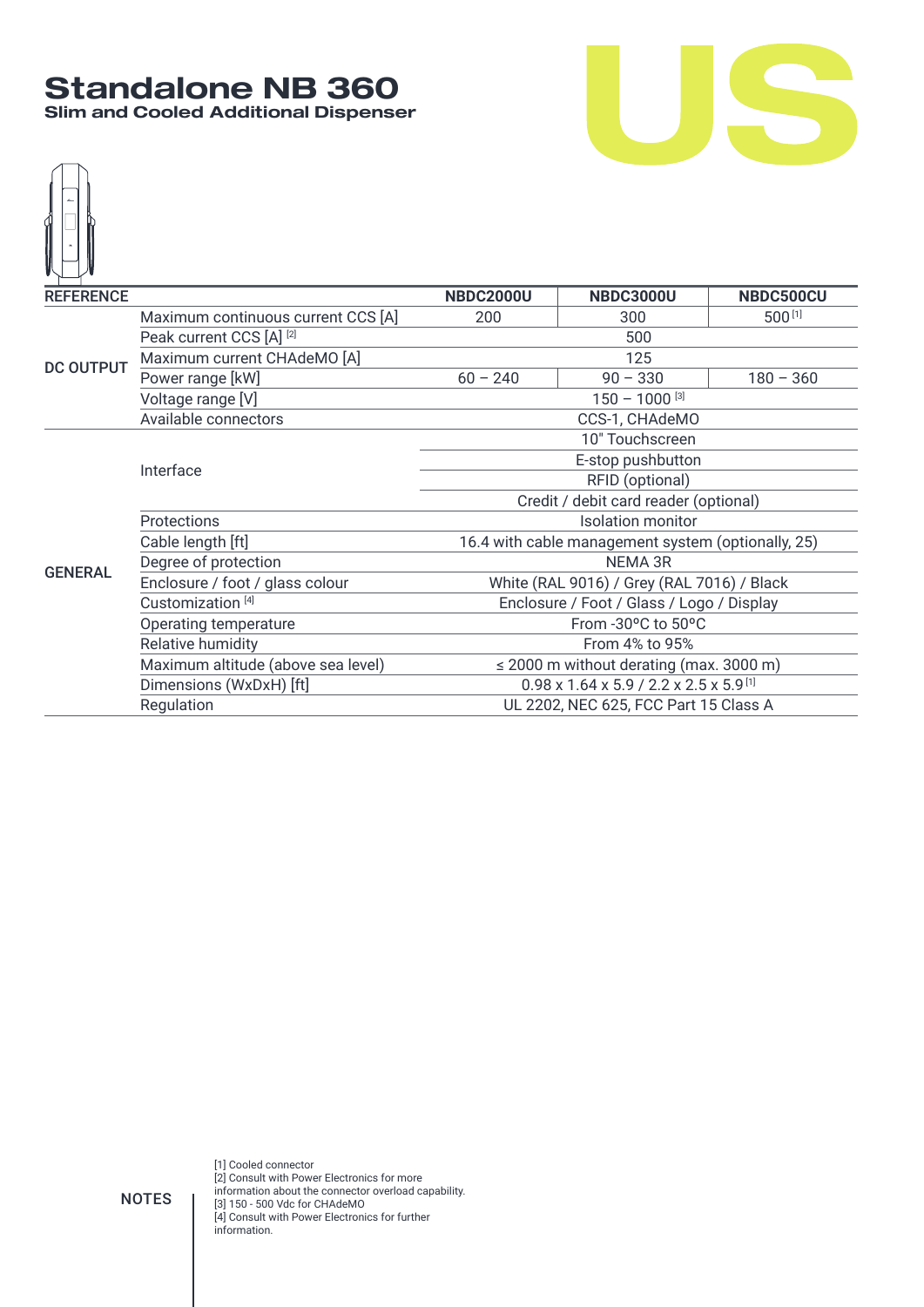



| <b>MODEL</b>                 |                                                             | <b>COOLED</b><br><b>UNCOOLED</b>      |                  |                              |                  |                  |                |  |  |  |
|------------------------------|-------------------------------------------------------------|---------------------------------------|------------------|------------------------------|------------------|------------------|----------------|--|--|--|
| <b>REFERENCE</b>             |                                                             | NBHP180CH                             | NBHP270CH        | NBHP360CH                    | <b>NBHP1800H</b> | <b>NBHP2700H</b> | NBHP3600H      |  |  |  |
|                              | Maximum power [kW]                                          | 180                                   | 270              | 360                          | 180              | 270              | 360            |  |  |  |
|                              | Voltage range [V]                                           |                                       | $150 - 1000$ [1] |                              |                  |                  |                |  |  |  |
|                              | Available connectors                                        |                                       |                  |                              | CCS-2, CHAdeMO   |                  |                |  |  |  |
| <b>DC OUTPUT</b>             | Maximum continuous<br>current CCS [A]                       |                                       | 500 [2]          |                              |                  | 300              |                |  |  |  |
|                              | Peak current CCS [A] [3]                                    |                                       |                  |                              |                  | 500              |                |  |  |  |
|                              | Maximum current<br>CHAdeMO [A]                              |                                       |                  |                              | 125              |                  |                |  |  |  |
|                              | Maximum number of EVs<br>charging simultaneously            |                                       | $\overline{2}$   |                              |                  |                  |                |  |  |  |
|                              | Voltage range [V]                                           |                                       |                  |                              |                  | $150 - 1000$ [1] |                |  |  |  |
|                              | Available connectors                                        |                                       |                  |                              |                  | CCS-2, CHAdeMO   |                |  |  |  |
| <b>DC OUTPUT</b>             | Maximum continuous<br>current CCS [A]                       | 200 (optionally, 250, 300 or 500 [4]) |                  |                              |                  |                  |                |  |  |  |
| <b>FOR ADDITIONAL</b>        | Peak current CCS [A] [3]                                    |                                       |                  |                              |                  | 500              |                |  |  |  |
| <b>DISPENSER</b><br>(OPTION) | Maximum current<br>CHAdeMO [A]                              |                                       |                  |                              |                  | 125              |                |  |  |  |
|                              | Max. number of<br>additional EVs charging<br>simultaneously |                                       |                  |                              |                  | 1                | $\overline{2}$ |  |  |  |
|                              | Power [kW]                                                  |                                       |                  |                              | 22               |                  |                |  |  |  |
| <b>AC OUTPUT</b>             | Voltage range [V]                                           |                                       |                  |                              | $400 \pm 10\%$   |                  |                |  |  |  |
| (OPTION)                     | Maximum current [A]                                         |                                       |                  |                              | 32               |                  |                |  |  |  |
|                              | Available connectors                                        |                                       |                  |                              | AC Type 2 Socket |                  |                |  |  |  |
|                              | Power [kVA]                                                 | 189                                   | 284              | 379                          | 189              | 284              | 379            |  |  |  |
| <b>AC INPUT FOR</b>          | Voltage [V]                                                 |                                       |                  | 400 (3ph + N + PE) $\pm$ 10% |                  |                  |                |  |  |  |
| <b>DC OUTPUT</b>             | Power factor                                                |                                       |                  |                              | > 0.99           |                  |                |  |  |  |
|                              | Frequency [Hz]                                              |                                       |                  |                              | 50/60            |                  |                |  |  |  |
|                              | Efficiency                                                  |                                       |                  |                              | 95%              |                  |                |  |  |  |

[1] 150 - 500 Vdc for CHAdeMO. [2] Configurations with two liquid cooled connectors (500 A) or one liquid cooled connector and one nonliquid cooled connector (300 A) are allowed.  $\text{NOTES}$   $[3]$  Consult with Power Electronics for more<br> $[3]$  Consult with Power Electronics for more

information about the connector overload capability. [4] Cooled connector.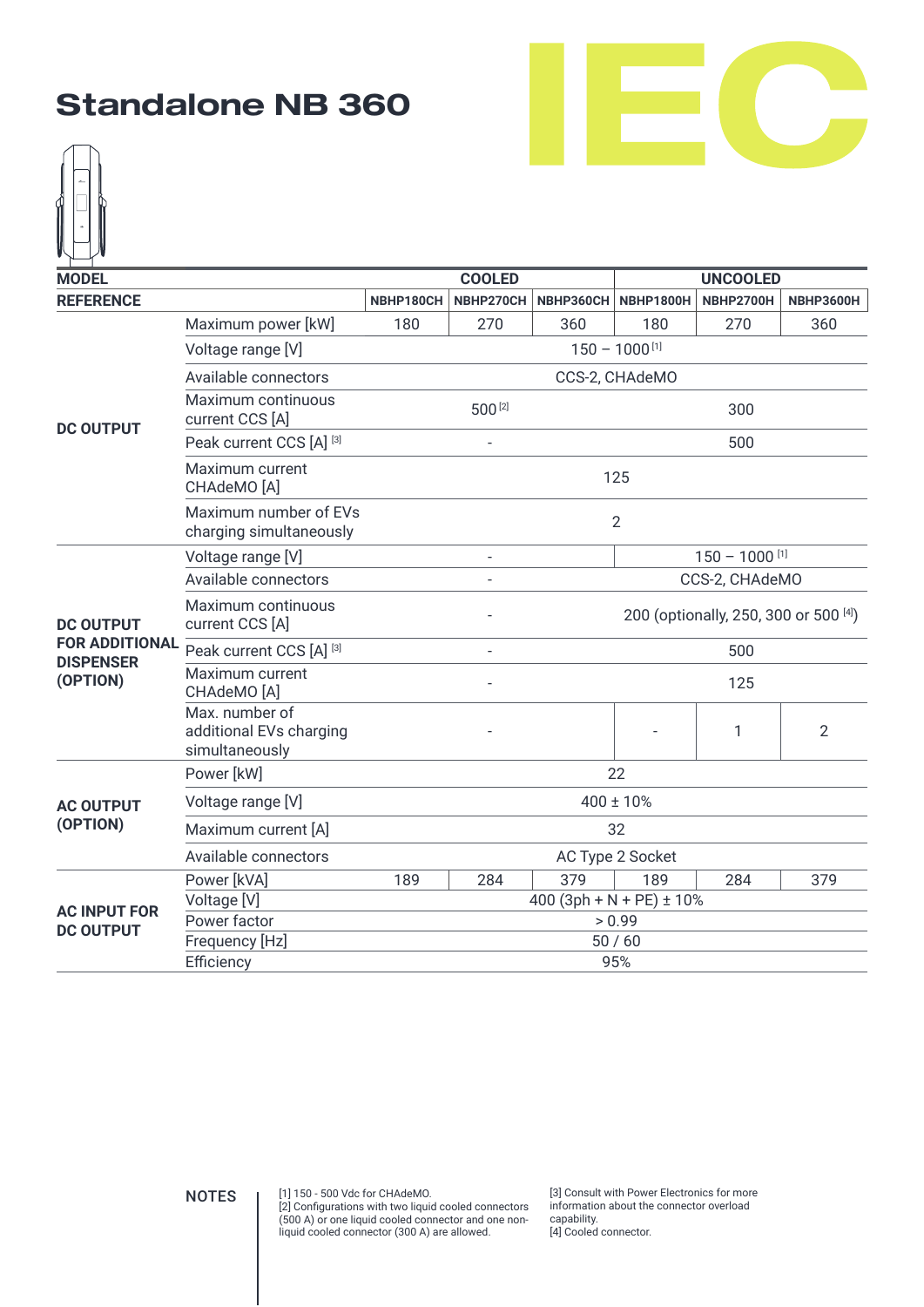



| <b>MODEL</b>     |                                       |                                                  | <b>COOLED</b>                                                         |                                                   | <b>UNCOOLED</b>                              |                  |  |  |
|------------------|---------------------------------------|--------------------------------------------------|-----------------------------------------------------------------------|---------------------------------------------------|----------------------------------------------|------------------|--|--|
| <b>REFERENCE</b> |                                       | NBHP180CH                                        | NBHP270CH                                                             | <b>NBHP1800H</b><br><b>NBHP2700H</b><br>NBHP360CH |                                              | <b>NBHP3600H</b> |  |  |
|                  |                                       | 10" Touchscreen                                  |                                                                       |                                                   |                                              |                  |  |  |
|                  | Interface                             | <b>RFID card reader</b>                          |                                                                       |                                                   |                                              |                  |  |  |
| <b>GENERAL</b>   |                                       |                                                  |                                                                       | E-stop pushbutton                                 |                                              |                  |  |  |
|                  |                                       | Credit / debit card reader (optional)            |                                                                       |                                                   |                                              |                  |  |  |
|                  |                                       | <b>Isolation monitor</b>                         |                                                                       |                                                   |                                              |                  |  |  |
|                  | Protections                           |                                                  |                                                                       |                                                   | Surge arrester Type 2 (optional)             |                  |  |  |
|                  |                                       |                                                  |                                                                       |                                                   | DC charge: RCD Type A (optional) + MCB       |                  |  |  |
|                  |                                       | AC charge (optional): MCB + RCD Type A + RCM     |                                                                       |                                                   |                                              |                  |  |  |
|                  | Others                                |                                                  |                                                                       |                                                   | <b>Smart Fleet Management</b>                |                  |  |  |
|                  |                                       | <b>Smart Power Balance</b>                       |                                                                       |                                                   |                                              |                  |  |  |
|                  | Meter                                 | DC meter for DC output (optional)                |                                                                       |                                                   |                                              |                  |  |  |
|                  |                                       | AC MID meter for AC output                       |                                                                       |                                                   |                                              |                  |  |  |
|                  | Cable length [m]                      | 5 with cable management system (optionally, 7.6) |                                                                       |                                                   |                                              |                  |  |  |
|                  | Enclosure / foot / glass<br>colour    |                                                  |                                                                       |                                                   | White (RAL 9016) / Grey (RAL 7016) / Black   |                  |  |  |
|                  | Customization <sup>[5]</sup>          |                                                  |                                                                       |                                                   | Enclosure / Foot / Glass / Logo / Display    |                  |  |  |
|                  | Degree of protection                  |                                                  | IP54   IK10 (IK08 for display and ventilation grilles)                |                                                   |                                              |                  |  |  |
|                  | Operating temperature                 |                                                  |                                                                       | From -30°C to 50°C                                |                                              |                  |  |  |
|                  | Relative humidity                     |                                                  |                                                                       | From 4% to 95%                                    |                                              |                  |  |  |
|                  | Maximum altitude<br>(above sea level) |                                                  |                                                                       |                                                   | $\leq$ 2000 m without derating (max. 3000 m) |                  |  |  |
|                  | Communications                        |                                                  | Ethernet + OCPP 1.6 + Wifi + 3G / 4G connectivity                     |                                                   |                                              |                  |  |  |
|                  | Dimensions (WxDxH)<br>[mm]            |                                                  |                                                                       | 670 x 950 x 2350                                  |                                              |                  |  |  |
|                  | Regulation                            |                                                  | IEC 61851-1, IEC 61851-23, IEC 61851-24, IEC 61000-6-2, IEC 61000-6-3 |                                                   |                                              |                  |  |  |